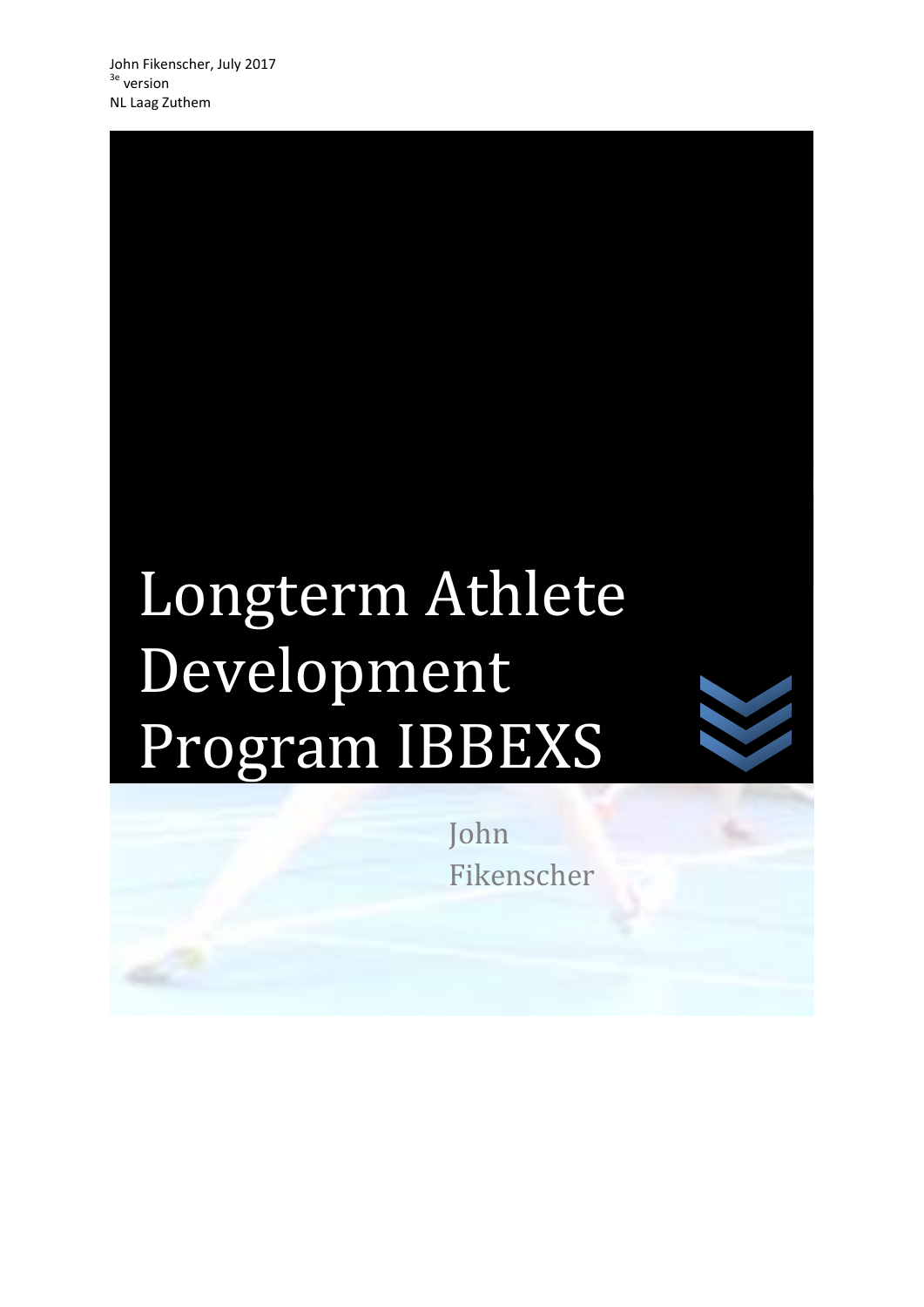### **IBBEXS** International Badminton Boarding Experience Salland

The Badminton boarding Academy & School in The Netherlands

#### **Long Term Athlete Development Concept**



**Author: John Fikenscher, June 2017**

In addition to the development of junior badminton athletes in the Badminton Academy- & BadmintonSchool Oost Nederland the following concept is been used as a direction guidance document. This concept should connect and adjust to those competences and skills which are needed

for every age group. The **IBBEXS**, the International Badminton Boarding Experience Salland, uses the same criteria as the BSON( Badminton Academy & School Oost Nederland) for the development directions, however based on a daily and more intensive way and even more specified, considering the individual needs. Central point of view is the international(European)desired level which is changing rapidly under the influence of a more scientific approach. Because international

developments are continuously happening and going faster and faster, the whole **IBBEXS**

development program will be reviewed on annual basis. It's obviously that all minor ages groups and beyond are taken into consideration due to meet the learning process. Individual on motor and cognitive level are having their influences in the ages related fases. The interpretation and the actual carrying out of this concept is in the first place a coach responsibility. Only highly motivated and state of the art educated coaches with enough shown learning abilities, competences and expressed

knowhow will be taken into consideration to work at the **IBBEXS**. The international made assessments have shown that we in The Netherlands, in comparison with leading European nations, in the age groups U-9 up to U-17 deliver too less hours and we are lacking to have a coherent program. From the volume or duration perspective, on average it's 4 up to 4,5 hrs less than the surrounding countries which are developing themselves very rapidly. From the perspective of initial needed badminton skills, it's short too, all is being done from a very traditional point of view, regarding the use of methods. In other words i find our younger athletes insufficient skilful in stroke performances and inadequate footwork. In general also in all physical areas a kind of poverty is sadly shown predominantly. In the older age groups it's in fact nearly impossible to overcome these difficits, no matter how much effort you put into it. It's therefore my opinion to teach, train and develop age group related skills and competences in a perfect way with sufficient hours and to be integrated these matters in all training, rather than doing the 100.000 other aspects, and please do this as early as possible. A very good moment would be when children move from basic school level to the next stage of secundary school education, from the ages 10 to 12. Those other personally desired skills could be done that is, if needed later on in the development process.

The adagium should be*: "Simplicity makes it all effective and efficient"*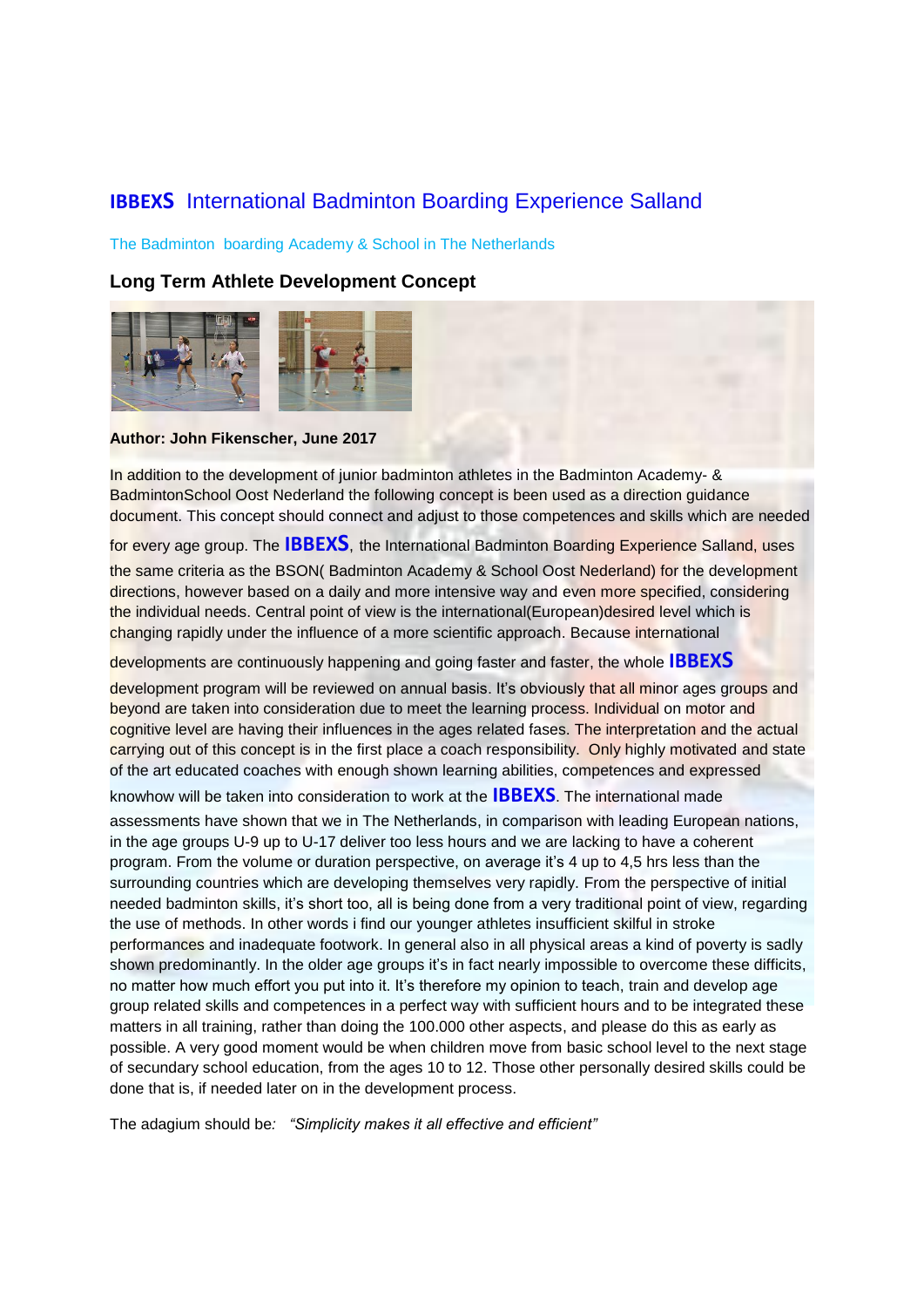But above all 'one plan and one central steered athlete guidance' and working closely together with all involved stakeholders.

The badminton specific contents and approach are partly deducted, adjusted and based on the use of the following documents.

LongTerm Athlete Development Concept Australia

- Nationaal ontwikkelings Plan Tafeltennis
- BSON Ontwikkelings concept 2016( John Fikenscher)
- **ITISS evaluatie model 2013(John Fikenscher)**

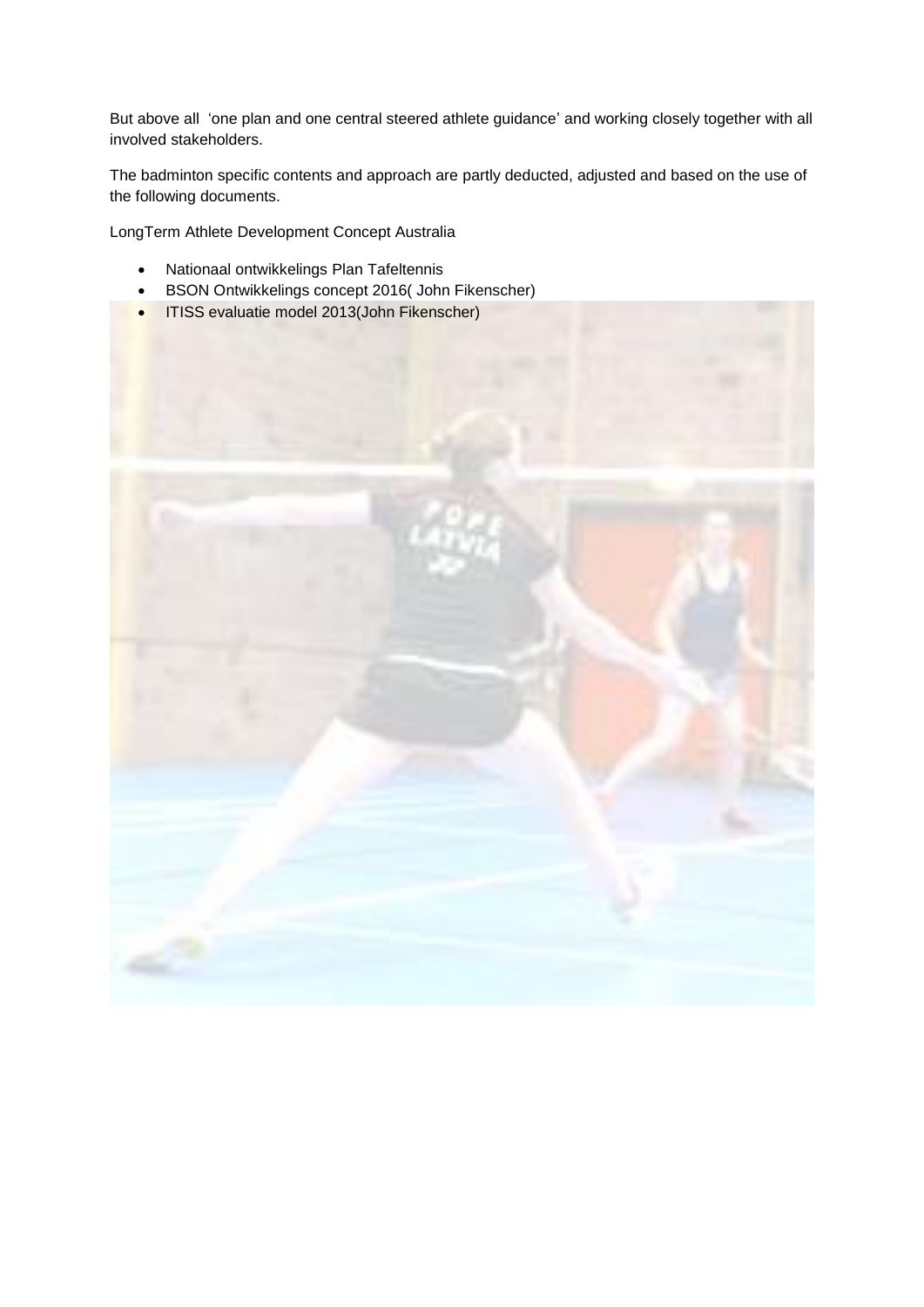## **U-9( 6 tot 8 jaar)**

| Area of development      | <b>Local level</b> | <b>Regional level</b> | <b>National level</b> |
|--------------------------|--------------------|-----------------------|-----------------------|
| club                     | X                  |                       |                       |
| <b>Regional training</b> | v<br>Λ             |                       |                       |
| <b>BSON</b>              | X                  |                       |                       |
| <b>National</b>          |                    |                       |                       |

| <b>Training volume</b>           | 6 - 8 hrs weekly in several sports. Of which 3 hrs<br>weekly basic badminton skills offered in various<br>forms, with throwing, hitting all kinds of materials.<br>100% badminton coaching is required!!!                        |
|----------------------------------|----------------------------------------------------------------------------------------------------------------------------------------------------------------------------------------------------------------------------------|
| Recovery, rest & recreation(R&R) | Regular daily sleep 8 to 10 hrs at least, training<br>sessions at the latest in the afternoon. In which the<br>end of these sessions always have to be scaled<br>down towards a lower intensity.                                 |
| <b>Nutrition</b>                 | Balanced nutrition, regular meals (3-4) during the<br>day, sufficient fluid uptake(drinking)                                                                                                                                     |
| <b>Environmental factors</b>     | A safe social climate, will help children in moving<br>versatile and in a regular way. The aim is that<br>children experience by moving many positive<br>influences, without pressure and without<br>pressuring towards results. |
| <b>Medical support</b>           | Child- or sport physician support every 2 <sup>nd</sup> year in<br>the BSON, in the ibiZ each year.                                                                                                                              |
| <b>Psychological support</b>     | In the first place through regular school(school<br>social work) and if parents have worries about their<br>child. Additionally profiling by a psychologist                                                                      |
| <b>Paramedical support</b>       | Physical therapist support through BSON physical<br>therapist                                                                                                                                                                    |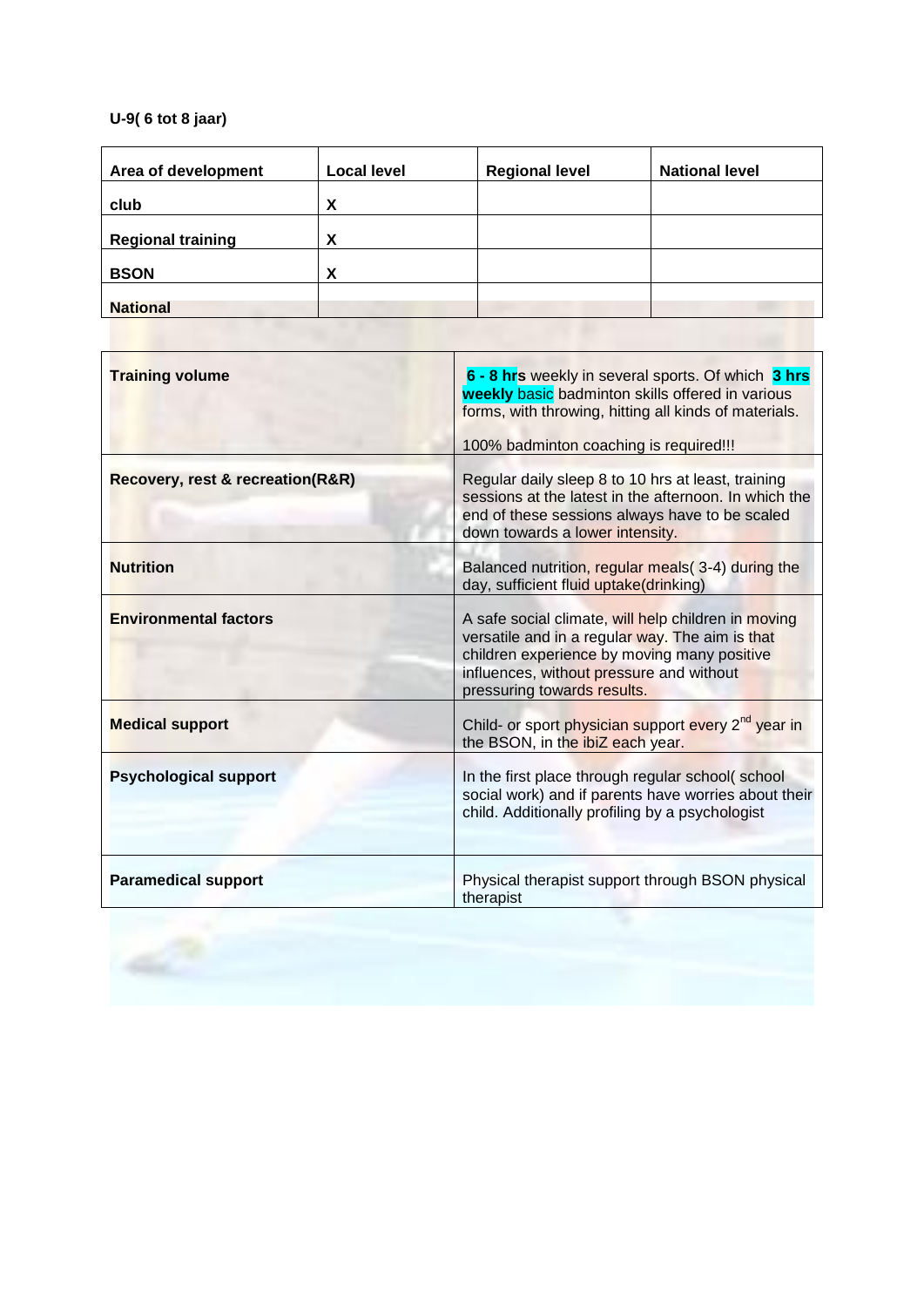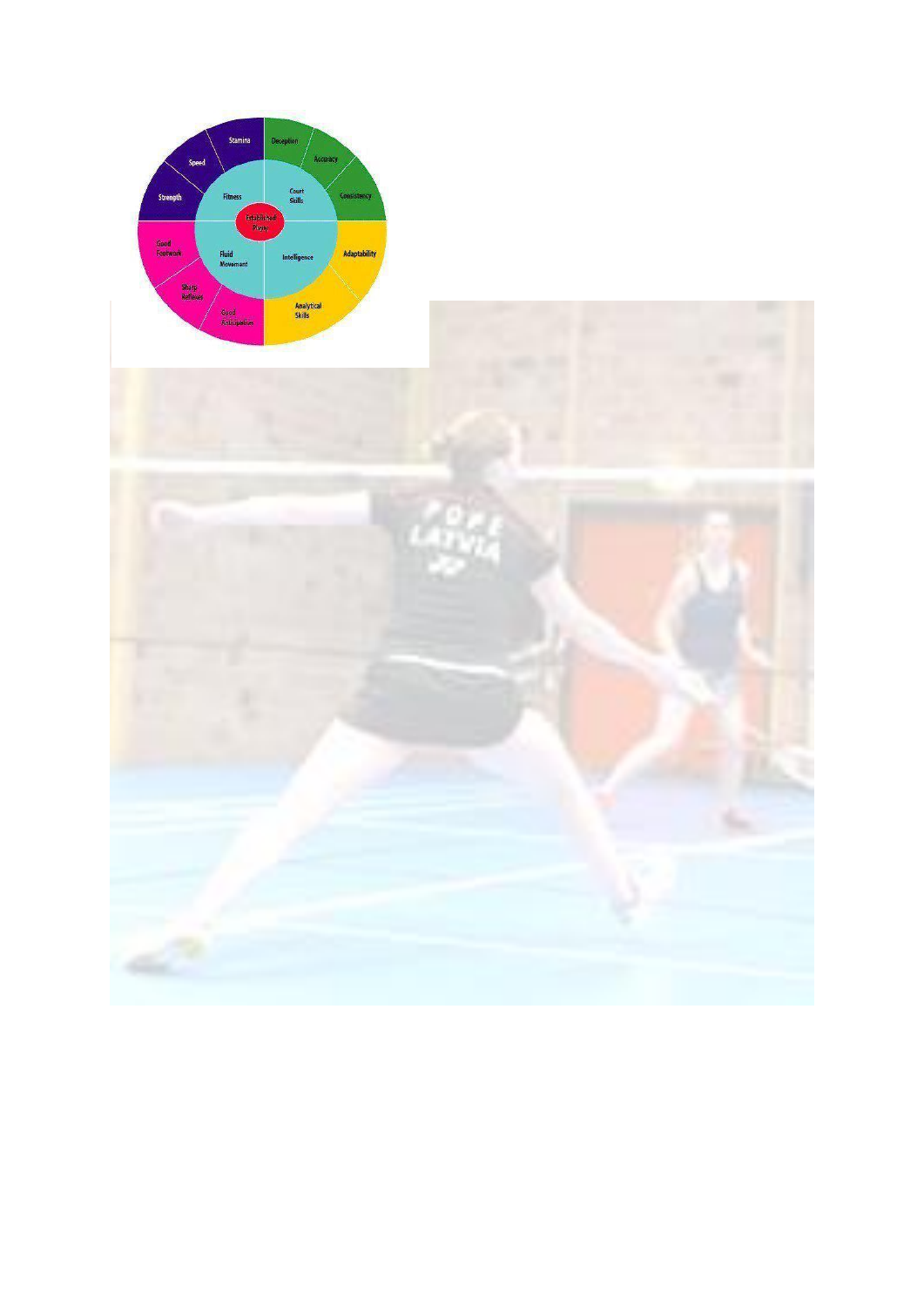| <b>Co-ordination</b>              | Reaction: reacting on movements of persons,<br>signals(acoustic, visual) and objects                                                                                 |
|-----------------------------------|----------------------------------------------------------------------------------------------------------------------------------------------------------------------|
|                                   | Differentiation: ability to define the properties of<br>several objects                                                                                              |
|                                   | Rhythm development: singing, clapping, running,<br>skipping:                                                                                                         |
|                                   | Orientation: awareness ability and recognise<br>place of other persons and objects;                                                                                  |
|                                   | Balance development: ability to stand, run,<br>balance on different surfaces.                                                                                        |
|                                   | Skills to combine the above                                                                                                                                          |
| <b>Movements aspects</b>          | Walking, jumping, skipping, turning, catching,<br>throwing etc. From these basic forms develop a<br>transition towards specific movements.                           |
| <b>Strength development</b>       | Several climbing and support forms. The<br>implementation of core exercises by using own<br>bodyweight, running, climbing, jumping, holding<br>positions             |
| <b>Speed development</b>          | Exercises emphasizing co-ordination and agility<br>for arms and legs.                                                                                                |
| <b>Endurance development</b>      | Exercises with different stimulation lengths, relay-<br>race, catch- and throw games                                                                                 |
| <b>Agility development</b>        | The implementation of a stretching programme<br>prior- & afterwards training.                                                                                        |
| <b>Hitting skills development</b> | Front court, 1/2 court, rear court; development<br>"shuttle" feeling, learning strokes, extension,<br>rotation, the use of several grips, eye/hand co-<br>ordination |
|                                   |                                                                                                                                                                      |

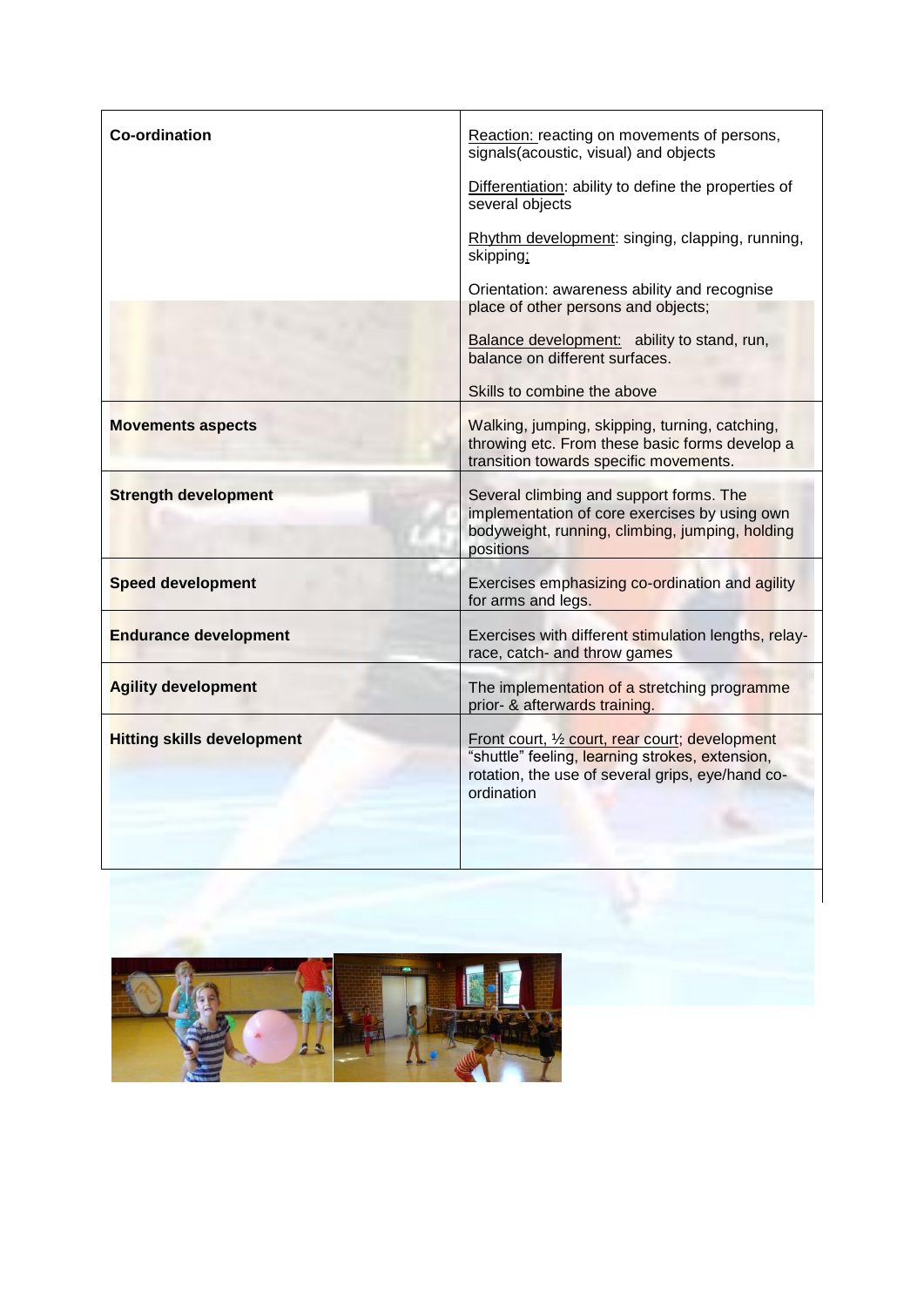| <b>Footwork development</b>      | Front court, 1/2 court, rear court;                                                                                                                                                                                                                                                                 |
|----------------------------------|-----------------------------------------------------------------------------------------------------------------------------------------------------------------------------------------------------------------------------------------------------------------------------------------------------|
|                                  | Starting, walking, cross steps, braking, moving<br>backwards, lunges, basic step, overhead strokes                                                                                                                                                                                                  |
| <b>Singles tactics</b>           | Game joy, placing (targeting) of the shuttle                                                                                                                                                                                                                                                        |
| doubles tactics                  | $\blacksquare$                                                                                                                                                                                                                                                                                      |
| <b>Mixed doubles tactics</b>     | $\blacksquare$                                                                                                                                                                                                                                                                                      |
| <b>Psychological development</b> | Central issue in the build up is to develop an<br>emotional balanced individual. Motivation, self<br>confidence and joy have to develop very<br>carefully. Concentration(focus) and relaxation<br>must be developed by using child friendly<br>exercises. Key role in this is the coach's attitude. |

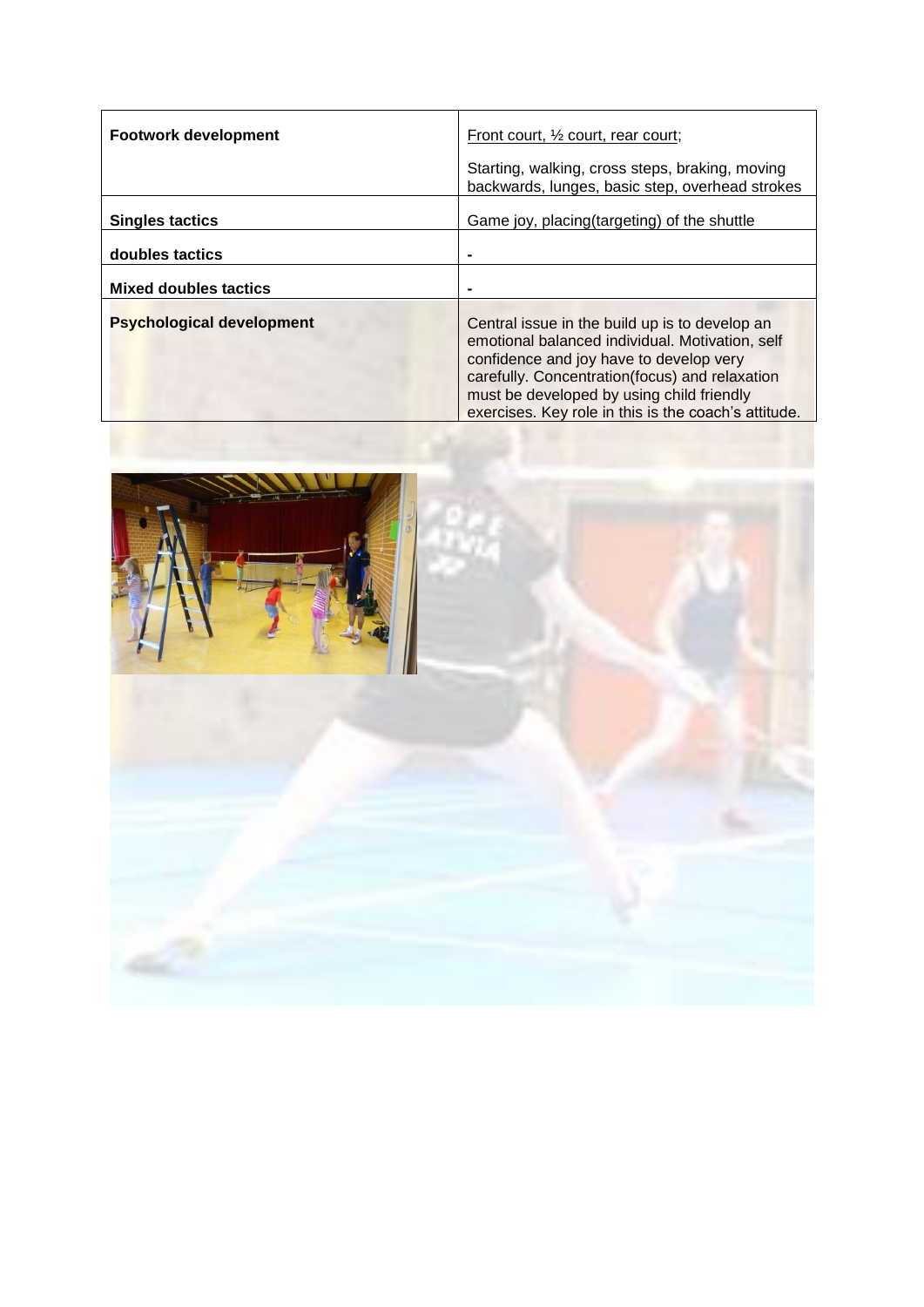## **U-11(tot 10 jaar)**

| Area of development      | <b>Local level</b> | <b>Regional level</b> | <b>National level</b>     |
|--------------------------|--------------------|-----------------------|---------------------------|
| club                     | x                  |                       |                           |
| <b>Regional training</b> | v                  | x                     |                           |
| <b>BSON</b>              | v                  | X                     |                           |
| <b>National</b>          |                    |                       | $\boldsymbol{\mathsf{x}}$ |

| <b>Training volume</b>           | 10 - 12 hrs weekly in several sports. Of which 10 hrs<br>weekly, basic badminton skills and 2 hrs weekly<br>possible on a scaled down court and lowered net<br>To this always 100% badminton support/coaching!!                                   |
|----------------------------------|---------------------------------------------------------------------------------------------------------------------------------------------------------------------------------------------------------------------------------------------------|
| Recovery, rest & recreation(R&R) | Regular daily sleep 8 -10 hrs at least, training<br>sessions in the early morning, afternoon or late<br>afternoon. In which training finalising always must go<br>to a lower intensity. Jogging, stretching afterwards<br>every training session. |
| <b>Nutrition</b>                 | Balanced nutrition, regular meals (3-4) during the<br>day, sufficient fluid uptake(drinking)                                                                                                                                                      |
| <b>Environmental factors</b>     | A social safe climate, will help children to move<br>versatile and regularly. The aim should be that<br>children experience by moving many positive<br>influences without pressure or experience pressure<br>by achieving results                 |

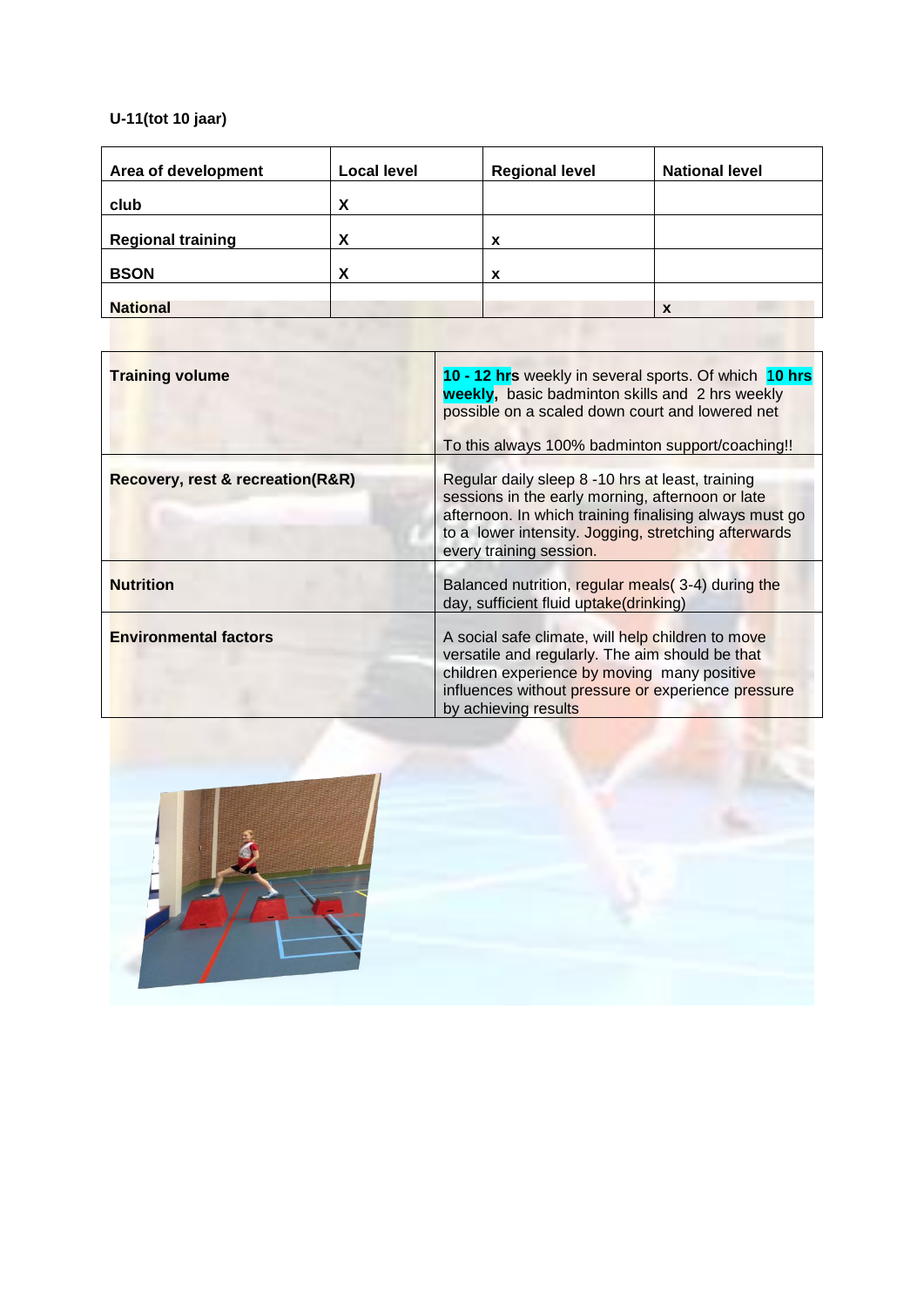| <b>Medical support</b>                                                                                                                                                                                   | Child- or sport physician support, every $2^{nd}$ year in the<br>BSON, each year in the ibiZ                                                                |
|----------------------------------------------------------------------------------------------------------------------------------------------------------------------------------------------------------|-------------------------------------------------------------------------------------------------------------------------------------------------------------|
| <b>Psychological support</b>                                                                                                                                                                             | In the first place through regular school(school social<br>work) and if parents have worries about their child.<br>Additionally profiling by a psychologist |
| <b>Paramedical support</b>                                                                                                                                                                               | Physical therapist support through BSON physical<br>therapist                                                                                               |
|                                                                                                                                                                                                          |                                                                                                                                                             |
| <b>Co-ordination</b><br>The further optimizing of the separate parts<br>are mainly towards balance, reaction speed,<br>rhythm development and<br>connecting/combining these elements with<br>each other. | Reaction: reacting on movements of persons,<br>signals(acoustic, visual) and objects                                                                        |
|                                                                                                                                                                                                          | Differentiation: ability to define the properties of<br>several objects                                                                                     |
|                                                                                                                                                                                                          | Rhythm development: singing, clapping, running,<br>skipping;                                                                                                |
|                                                                                                                                                                                                          | Balance development: ability to stand, run,<br>balancing on different surfaces.                                                                             |
|                                                                                                                                                                                                          | Skills to combine the above                                                                                                                                 |
|                                                                                                                                                                                                          | Skills to combine the above aspects                                                                                                                         |
| <b>Movements aspects</b>                                                                                                                                                                                 | Walking, jumping, skipping, turning, catching,<br>throwing etc. From these basic forms develop a<br>transition towards specific movements.                  |
| <b>Strength development</b>                                                                                                                                                                              | Several climbing and support forms. The<br>implementation of core exercises by using own<br>bodyweight, running, climbing, jumping, holding<br>positions    |
| <b>Speed development</b>                                                                                                                                                                                 | Exercises emphasizing co-ordination and agility for<br>arms and legs.                                                                                       |
| <b>Endurance development</b>                                                                                                                                                                             | Exercises with different stimulation lengths, relay-<br>race, catch- and throw games                                                                        |
| <b>Agility development</b>                                                                                                                                                                               | The implementation and extending of a stretching<br>programme prior- & afterwards training.                                                                 |
| <b>Hitting skills development</b>                                                                                                                                                                        | Front court fh grip (universal grip), bh grip, fh & bh<br>netdrop, bh en fh lobs(tightening and loosening) the<br>grip handling                             |
|                                                                                                                                                                                                          | $\frac{1}{2}$ court                                                                                                                                         |